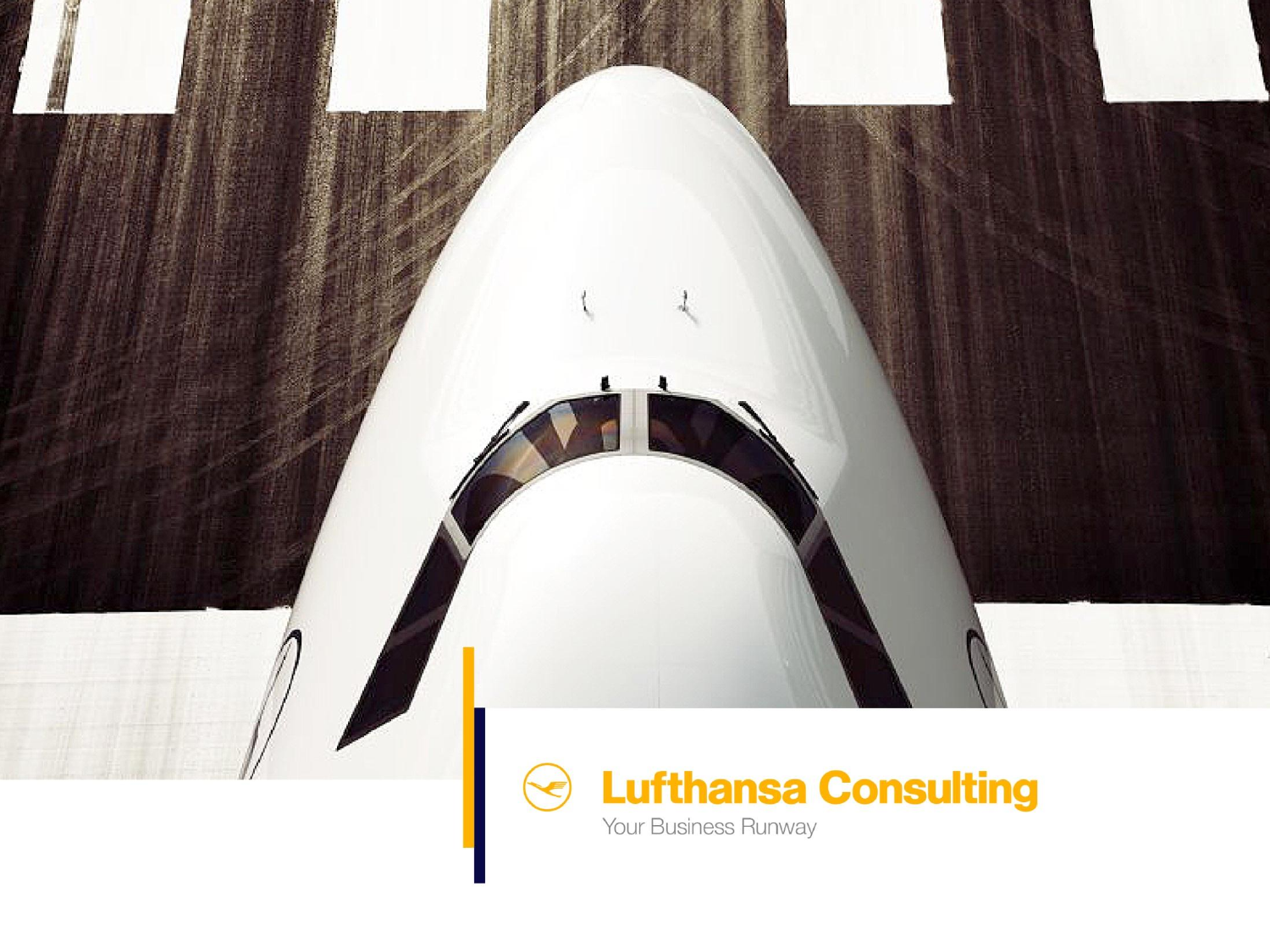

Public-private partnerships (PPP) as a platform to improve airport performance and benefits for megacities

Presentation

Moscow, March 11th, 2014 Stanislav Solomko

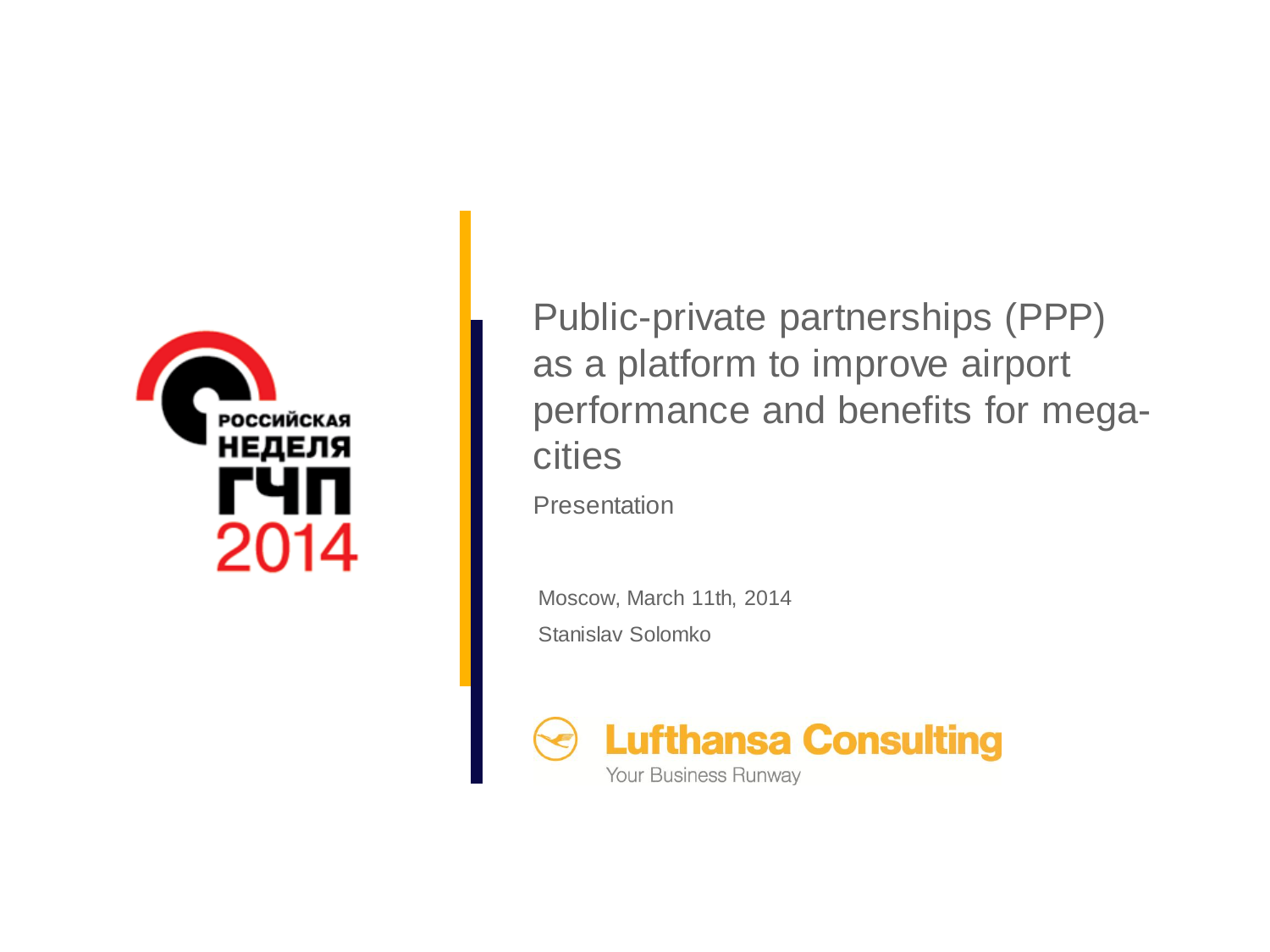This presentation was created for the exclusive use of **Russian PPP week** only.

It is only complete in conjunction with the underlying detailed analysis and a verbal presentation by Lufthansa Consulting. With regard to the information and analysis contained herein, we appreciate your undertaking to respect and preserve the confidentiality of this document and not to disclose or otherwise make available this material to any third party or use it for any purpose other than for the internal use of **Russian PPP week**.

Lufthansa Consulting GmbH Registration: Von-Gablenz-Str. 2-6 Local Court of Cologne

Managing Director: Dr. Andreas Jahnke

50679 Cologne, Germany Commercial Register HRB 17788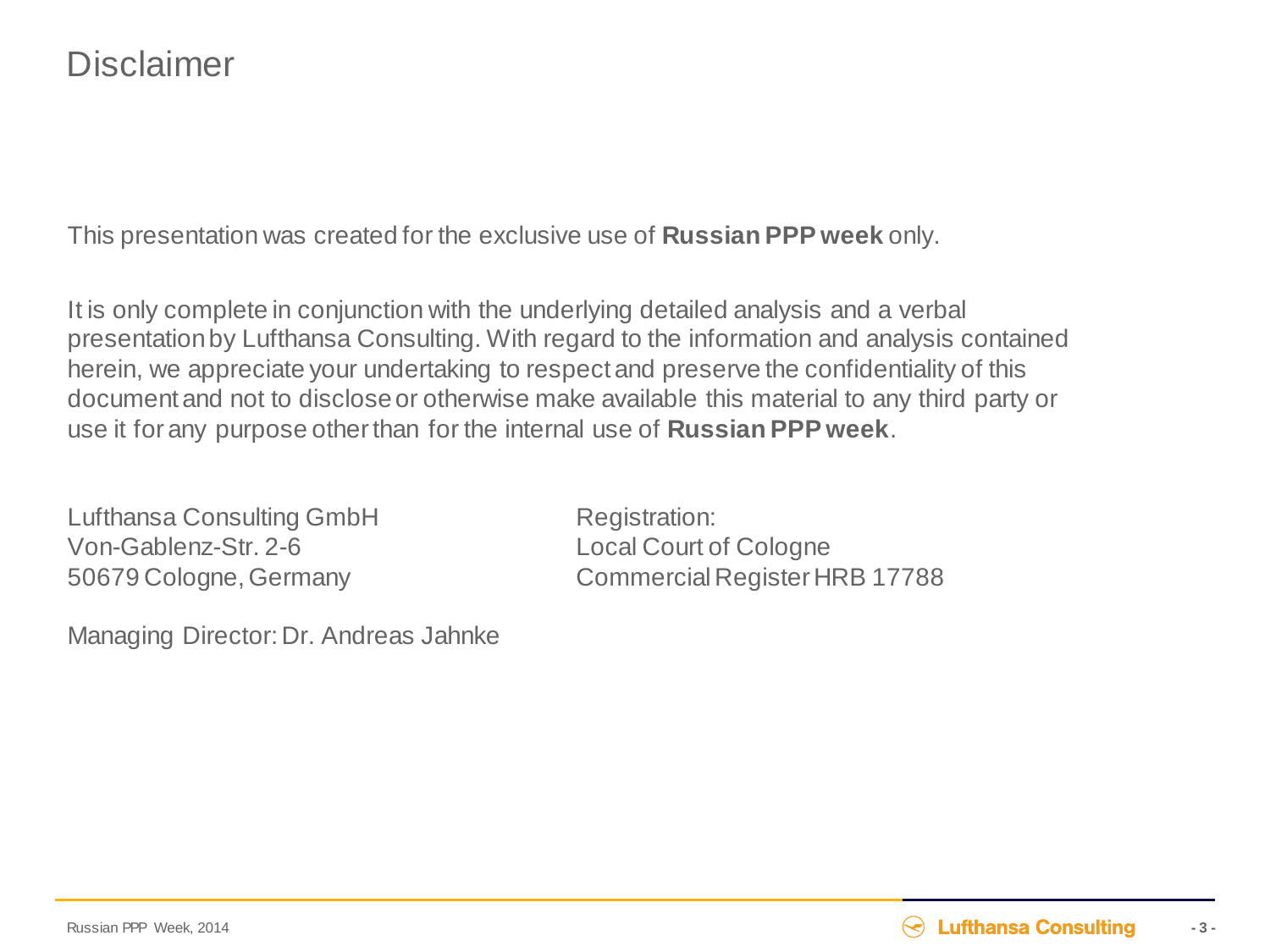## Executive summary

- Public-private partnership (PPP) present an optimal investment platform for mega-cities with multiple-airports with a need to establish a balance between public service goals and private capital objectives by considering private ownership / capital participation / management versus central coordination
- Private capital participation created proven benefits in the following key domains:
	- Optimized runway utilization and enhanced ATC performance
	- High service quality and customer satisfaction
	- **Efficient use of terminal space before decision on expansion investment**
- Moscow Airports System presents promising business case for PPP projects at secondary airports similar to other mega-cities (success story of Campinas near Sao Paulo)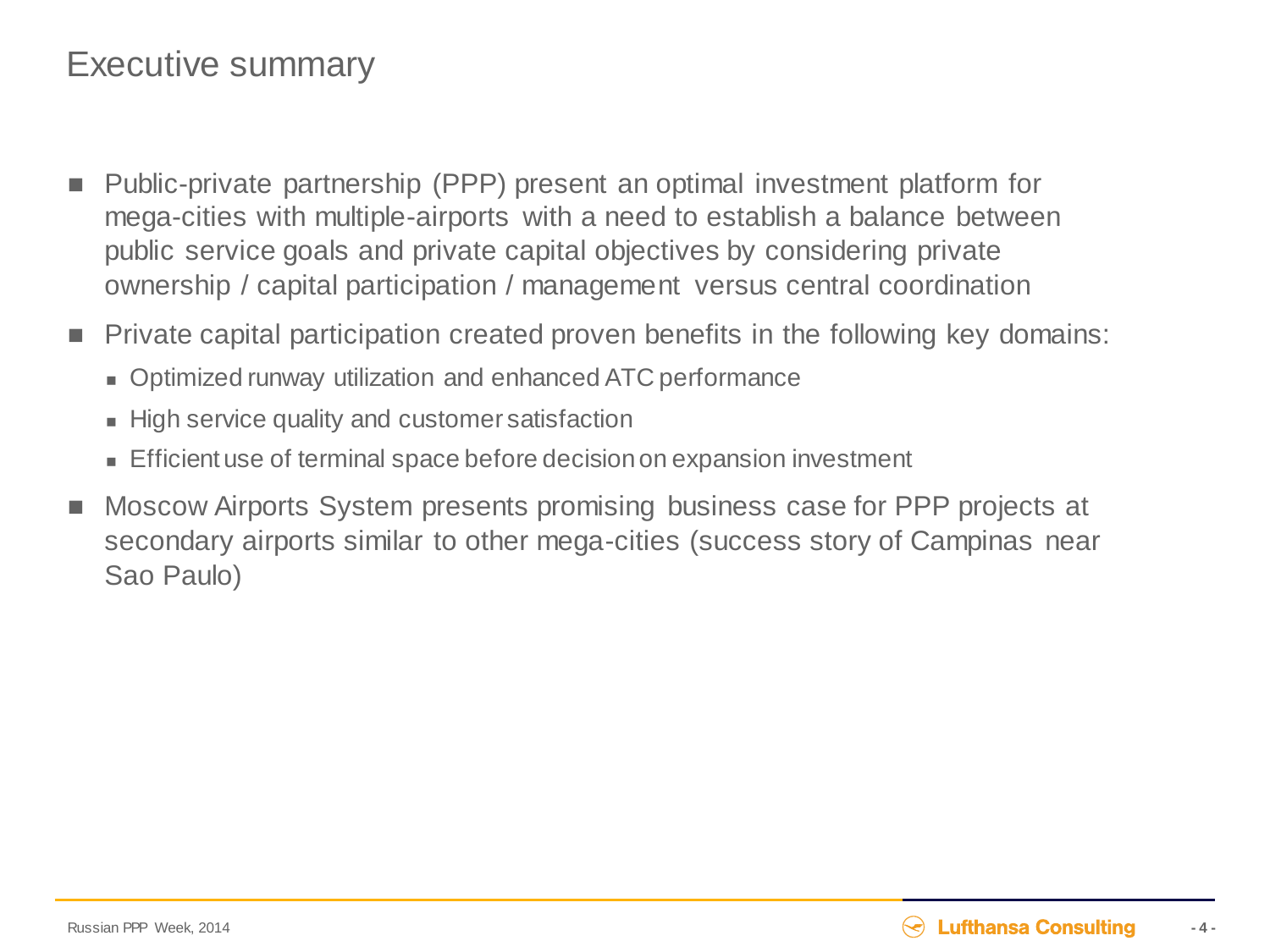## Private sector involvement in the operation of multi-airport systems has grown over the last 20 years in both mature and emerging markets

| Athens<br><b>Belfast</b><br>Cardiff<br>London (LCY)<br>Copenhagen<br><b>BAA</b><br>East Midlands |               | Shanghai<br>Mexico I<br>Argentina<br>Australian<br>Regionals<br>Costa Rica<br>Malaysia<br>South Africa                                           |                                               | <b>Belfast</b><br>Sydney<br><b>Beijing</b><br><b>Bangalore</b><br>Hyderabad<br>Frankfurt<br>Lima<br>Malta<br>Zurich | Birmingham<br><b>Dublin</b><br>St. Petersburg<br>French Regionals<br>Ecuador<br>Hong Kong<br>Prague<br>Rome                       |      | Cairns<br><b>London (LGW)</b><br><b>Bristol</b>  |      |               | Pristina<br>Kingston |                                                                                             |  |
|--------------------------------------------------------------------------------------------------|---------------|--------------------------------------------------------------------------------------------------------------------------------------------------|-----------------------------------------------|---------------------------------------------------------------------------------------------------------------------|-----------------------------------------------------------------------------------------------------------------------------------|------|--------------------------------------------------|------|---------------|----------------------|---------------------------------------------------------------------------------------------|--|
| 1990-<br>1987<br>1992                                                                            | 1993-<br>1996 | 1997<br>1998                                                                                                                                     | 1999                                          | 2000-<br>2003                                                                                                       | $2004 -$<br>2006                                                                                                                  | 2007 | 2008                                             | 2009 | 2010          | 2011                 | 2012                                                                                        |  |
| Liverpool<br>Prestwick<br>Southampton                                                            |               | Birmingham<br><b>Bolivia</b><br><b>Brisbane</b><br><b>Istanbul (IST)</b><br>Melbourne<br><b>Naples</b><br>Rome<br>Sanford<br><b>Moscow (DME)</b> | Mexico II<br>Jakarta<br>Mexico III<br>Stewart |                                                                                                                     | <b>Bristol</b><br>Aberdeen<br>Thailand<br>Copenhagen<br><b>Brussels</b><br><b>Budapest</b><br>Delhi<br>Mumbai<br>Paris (CDG, ORY) |      | <b>Brisbane</b><br>Mackay<br><b>Belfast City</b> |      | Peel Airports |                      | <b>ANA Portugal</b><br><b>London (STN)</b><br>Edinburgh<br><b>Brazil</b><br>(VCP, GRU, BSB) |  |

Sources: ATRS, Booz & Company

## **Key benefits of PPP in airport projects**

- Higher operating profit margins
- **Increased operational efficiency**
- **Optimized demand-capacity management**
- Enhanced non-aeronautical services and revenue proportion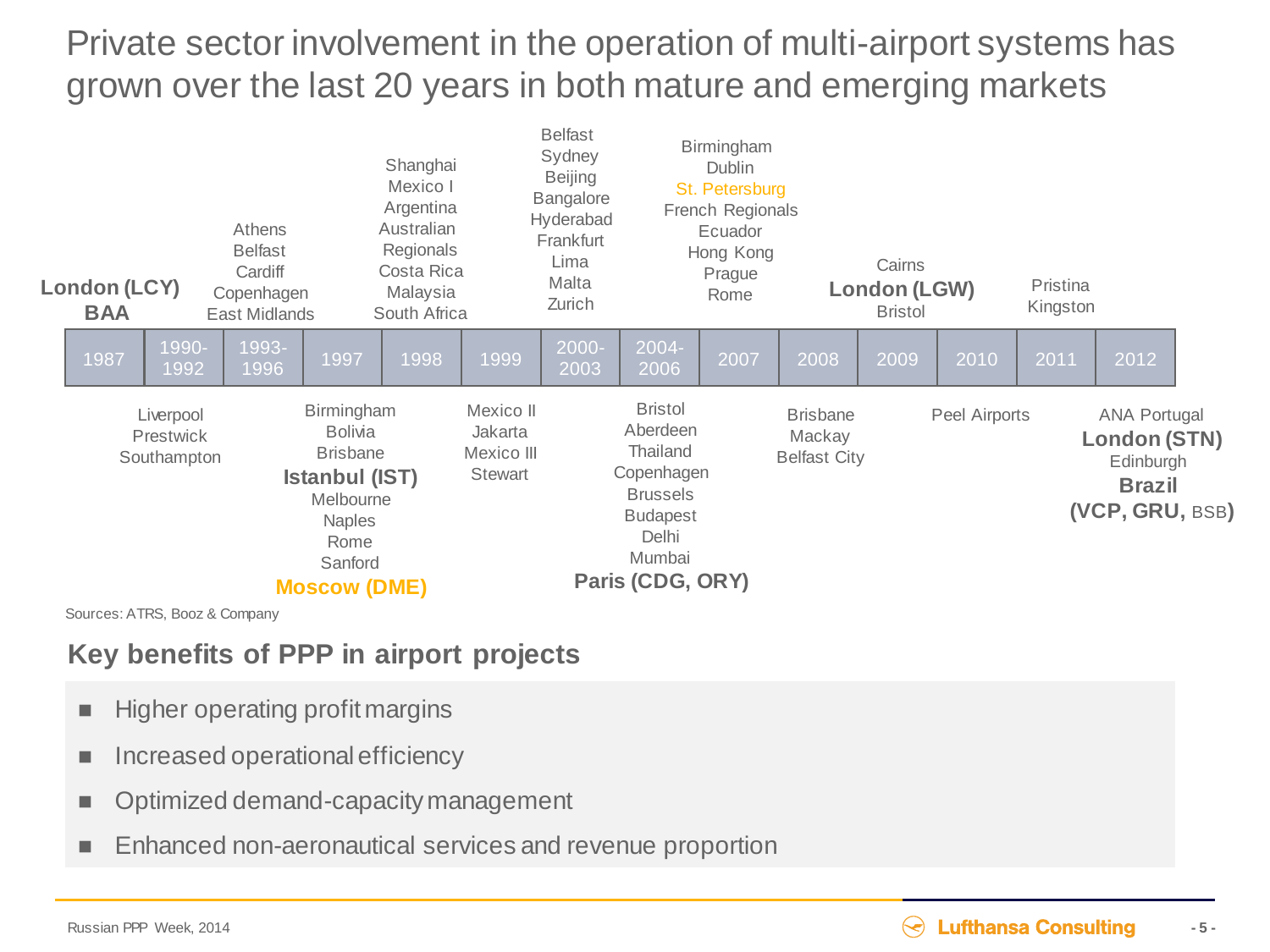Privately managed airports outperform publicly managed airports in the runway and terminal efficiency and slot productivity



Sources: Albatross, Airport Annual Reports and w ebsites



Terminal efficiency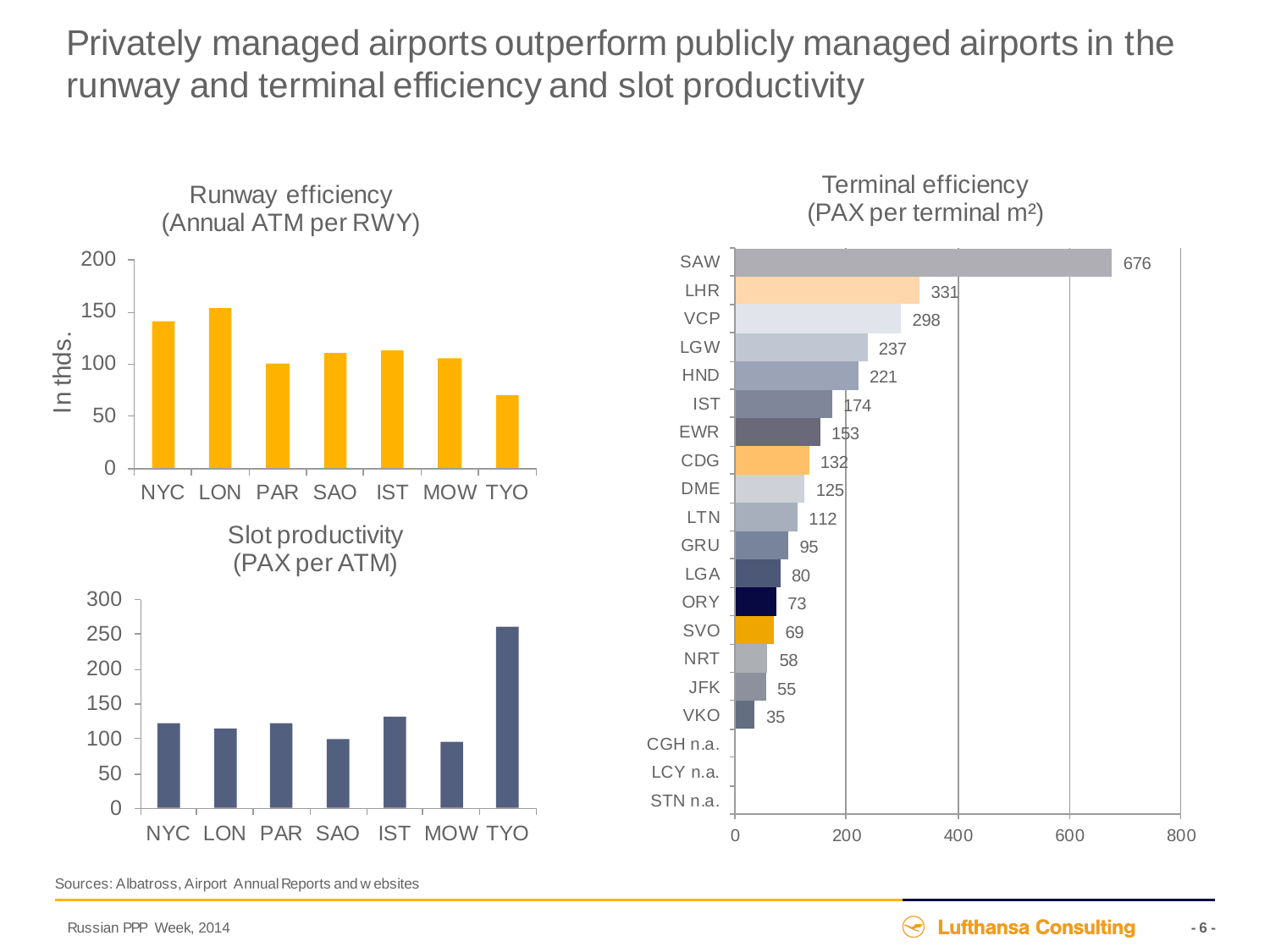Airports involving private sector participation reveal an overall higher customer satisfaction compared to publicly managed airports



- 2012 plus Flight Stats consolidated results
- Annual passenger level seems to have an impact on customer satisfaction as small city airports outperform international airports of respective system
- Non-publicly managed airports tend to achieve higher ratings
- Service quality awards:
	- **London: LHR 4star airport (Skytrax)**
	- **Moscow: DME Best airport in Europe** (ACI) SVO 2star airport (Skytrax)
	- **Tokyo: NRT Best airport 15-40m** passenger (ACI) HND 4star airport (Skytrax)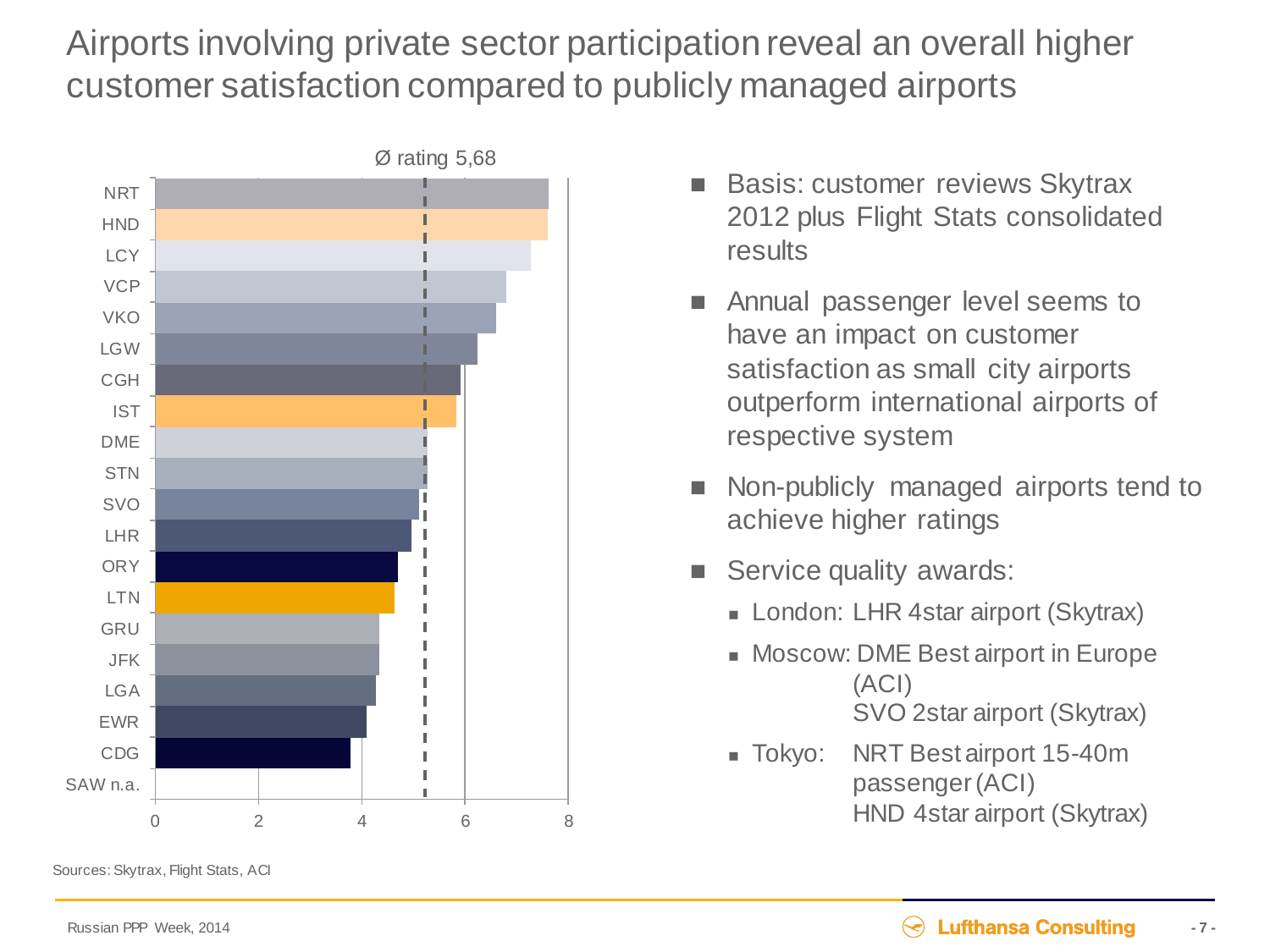Campinas Viracopos experienced high growth rates due to ATC constraints of Sao Paulo, entry of Azul and could serve as a benchmark for Moscow



**VCP's successful development resulted in expansion and investment program including a 30-year airport concession (winning bid exceeded the required minimum by 153%)**

Sources: IATA Airport IS, Albatross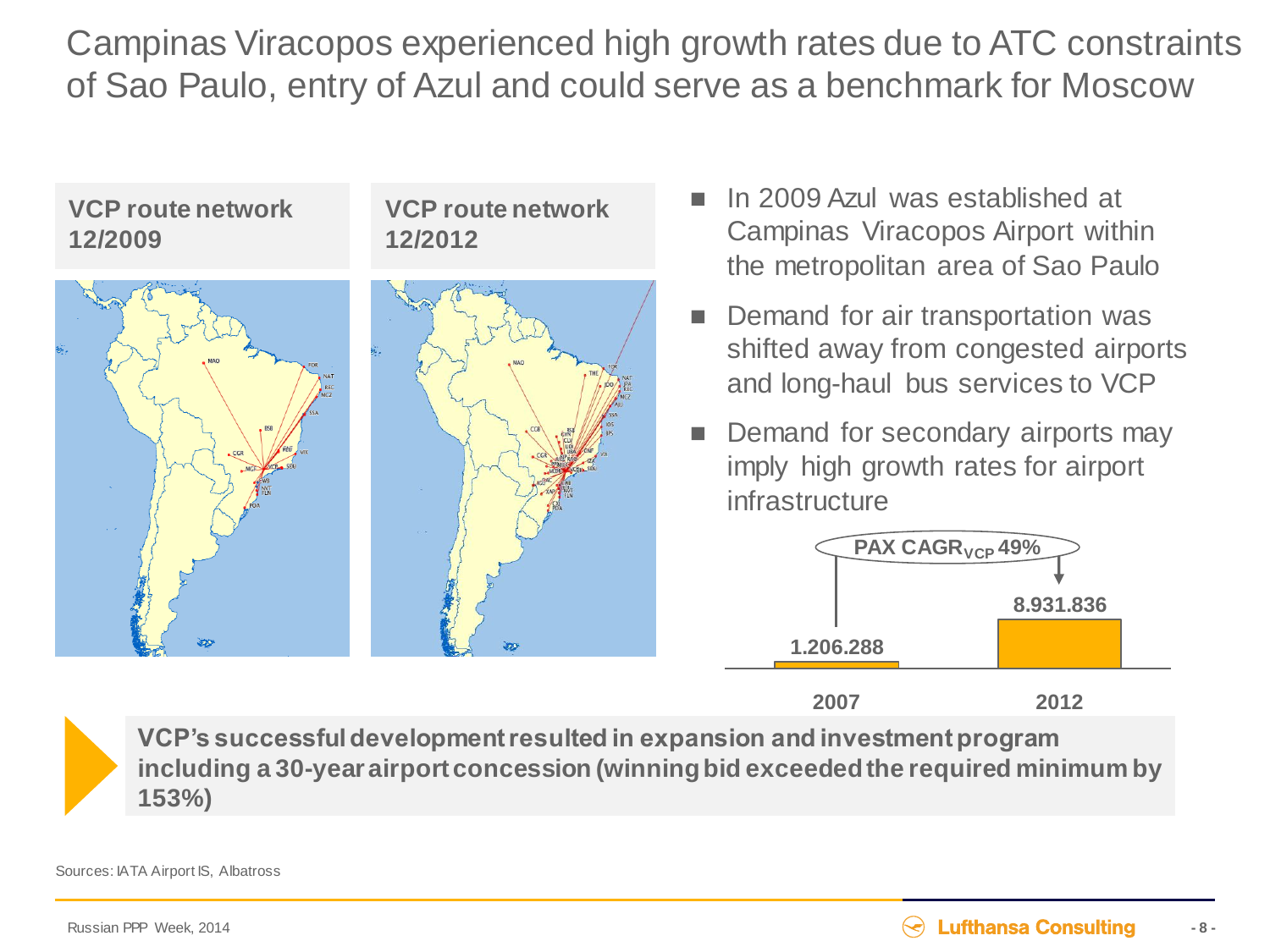Several ex-military or corporate airports around Moscow offer commercial potential to be developed as a PPP project of satellite airport